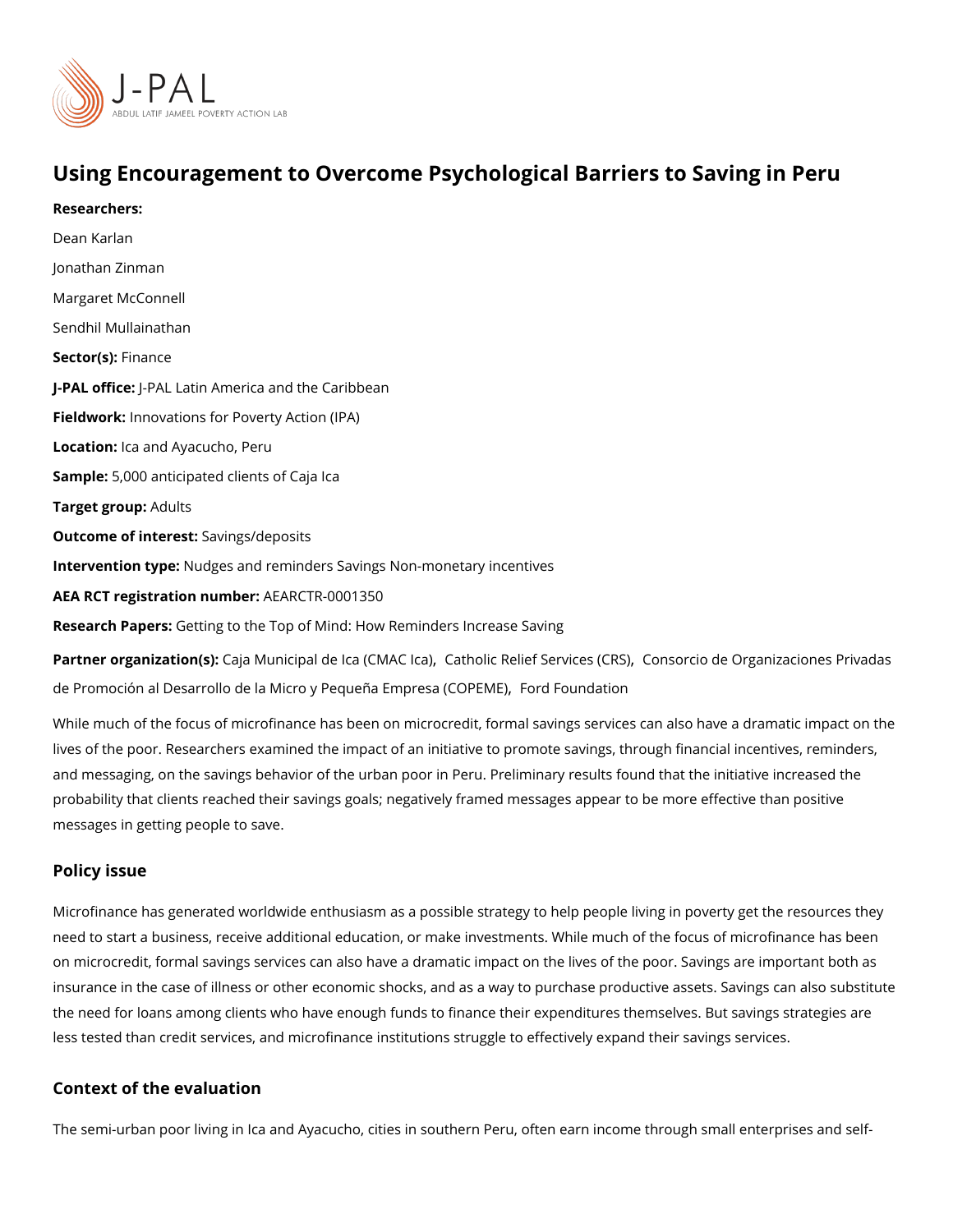employment. In Ica, agriculture represents the most important industry, while Ayacucho is well known for its artisans and handicrafts. Many of the poor in this part of Peru save through informal means. They often keep savings in their own homes, a practice referred to as a colchn banco (mattress-bank), or join Merry-go-Round savings groups called ROSCAs, where members pool their money into a pot, and each week or month a different member takes home the pot. Due to their informal nature, both of these savings practices can be risky and unreliable.



The semi-urban poor living in Ica and Ayacucho, cities in southern Peru, often earn income through small enterprises and selfemployment. Photo: Shutterstock.com

# **Details of the intervention**

Researchers will examine whether an initiative to promote savings can help individuals save more and switch from informal savings to formal sector methods. The study is implemented by the Caja Ica, a bank designed to serve the needs of poor clients with microsavings and microcredit programs, with program support from Catholic Relief Services (CRS) and technical assistance from COPEME. The Caja Ica is offering a new commitment savings product called "Ahorro Programmado". Clients who choose to participate in this service commit to saving an amount of their choosing, amounting to at least 20 soles (US\$6.50) per month for six, twelve, eighteen, or 24 months. As an incentive for meeting their savings commitment, clients receive a preferential interest rate of more than twice what the normal interest rate is for savings accounts.

This research will examine various product designs, beyond the already increased financial incentive, to see which are more effective at encouraging clients to complete their savings commitment. Each of the estimated 5,000 clients expected to enroll in